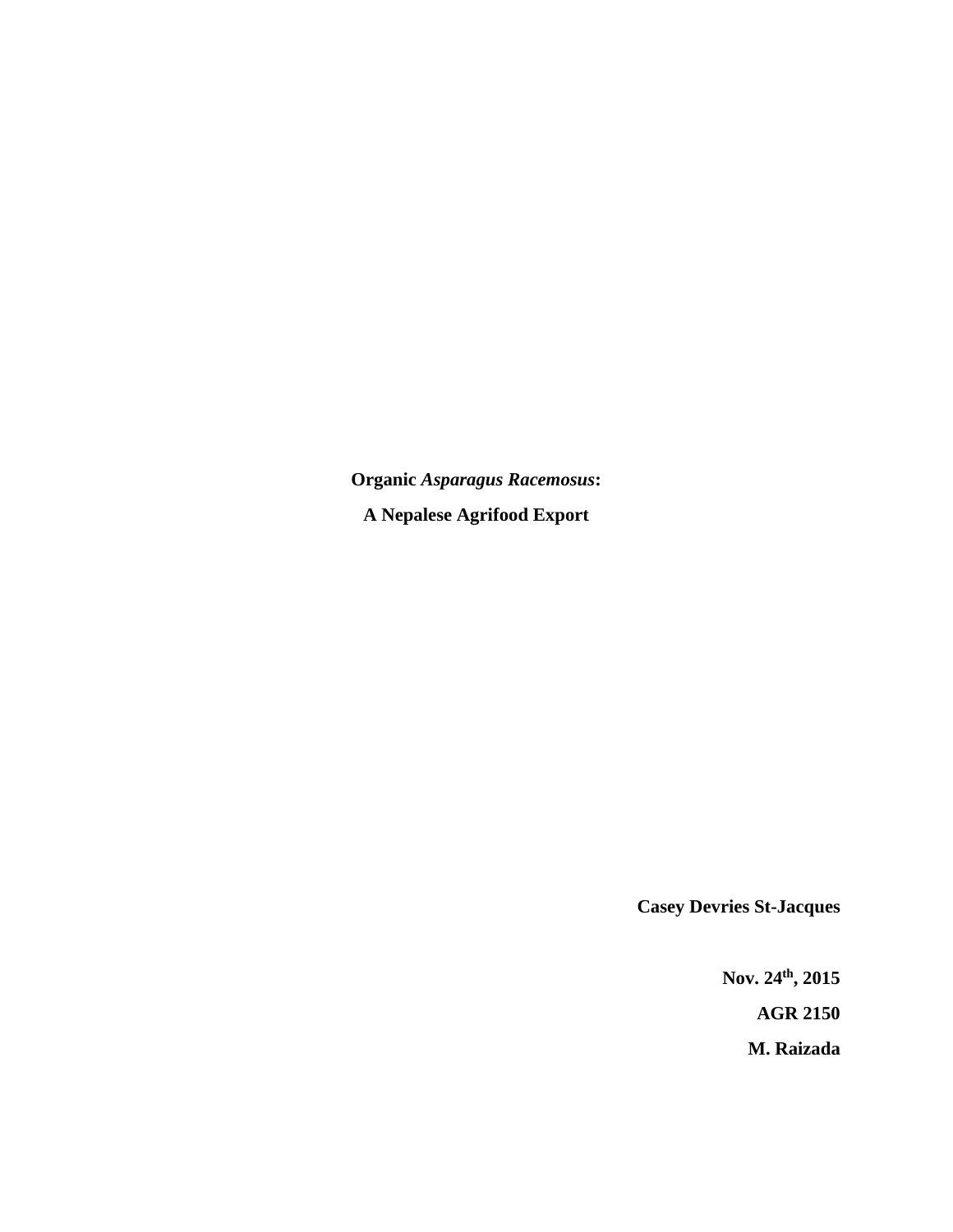## **Product Description**

*Asparagus officinalis* crop culture began in 200 BC where it originated close to the Mediterranean Sea [1]. *Asparagus officinalis* is the common garden species that is a perennial crop harvested for its tall shoots [1]. Since it is perennial it can be productive for more than 15 years if planted with proper site selection [4]. The females produce larger spears and the males produce a greater number of smaller spears [4]. The crop is planted during spring time as oneyear old crowns or by transplanting seedlings [4]. *Asparagus officinalis,* being a mainstream species of Asparagus, presents vital information on characteristics, growth, inputs, diseases, nutrients, global trends etc. that can be used as a base of crop knowledge in order to make the wild asparagus species of Nepal successful.

The wild species of asparagus in Nepal is called *Asparagus racemosus*, also known as Kurilo [3]. *Asparagus racemosus* is a native plant to mid-Asia, Northern Europe, and Russia but can be found in other countries around the world such as Australia and India [3]. In Nepal this variety can be found in community forests and conservation areas, tropical to temperate regions, as well as the mid-hills and the Terai [3]. This non-timber forest product (NTFP) is one of many used for medicinal purposes and is collected by small and medium forest enterprises to maintain income [3]. Nepal's wild asparagus has potential to be domesticated, and organically grown as a Nepalese agrifood export.

### **Cultivating** *Asparagus Racemosus*

Rural people of Nepal often depend on the collection of medicinal non-timber forest products as a source of income, especially those who live in hill areas [3]. *Asparagus racemosus* is one of these NTFPs that people collect, but less than 5% of farming households in Nepal have used medicinal plants as a crop [9]. Cultivation of *Asparagus racemosus* can be practiced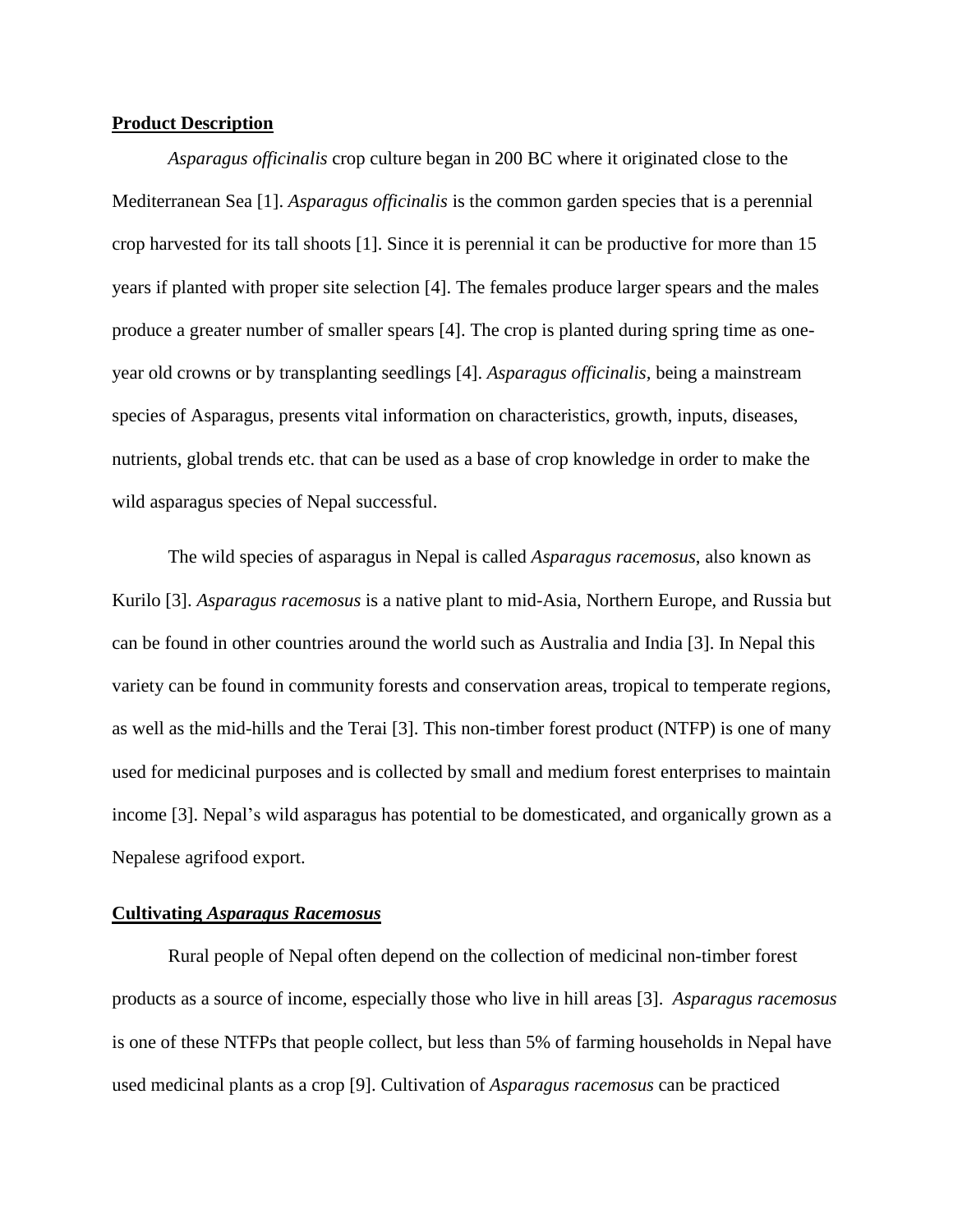through seed propagation or by nurturing and transplanting roots [3]. *Asparagus racemosus* is among the preferred species to grow by NTFP farmers because of its production cycle, high profit, and suitability to upper and lower elevation [9]. In order to cultivate *Asparagus racemosus* and build organic farming businesses for this product, more farmers in Nepal need to improve their knowledge and skills on NTFP domestication [9]. Training must be provided at a local level, including for women, to grow successful and profitable NTFP products [9].

## **Growing Asparagus**

Asparagus can tolerate different ranges of temperatures from 115 degrees to -40 degrees Fahrenheit [4]. In Nepal, temperatures rise to 46 degrees Celsius and in the winter they can drop to -26 degrees [8]. Asparagus grows best in moist temperate areas with well-drained, mediumtextured loam soils [4]. Nepal has several different types of soils. Lower Siwalik ranges have sandy soils while hills have shallow, stony, and rocky soils [8]. In the Terai there are welldrained clay and silty loam soils, but are they are acidic [8].

Acidic soils that are low in calcium and magnesium can be treated with liming methods before planting the crop [4]. An input needed when planting asparagus is Nitrogen fertilizer for which the amount depends on the organic matter level of the soil [4]. Prior to planting, half of this fertilizer should be broadcast and half should be side-dressed during cultivation; once the crop is established the fertilizer should be top-dressed after harvesting [4]. Watering is especially needed during the early stages of fern development with the plants taking up soil water of about 0.10 to 0.20 inches daily, however, over-watering can cause leaching of the nitrogen nutrients and should be prevented [4]. In Nepal irrigation systems may be a challenge in some areas however precipitation varies across the country. The average yearly rainfall is 1,600 mm and 80% of this occurs in the months of June, July, August, and September [8]. In the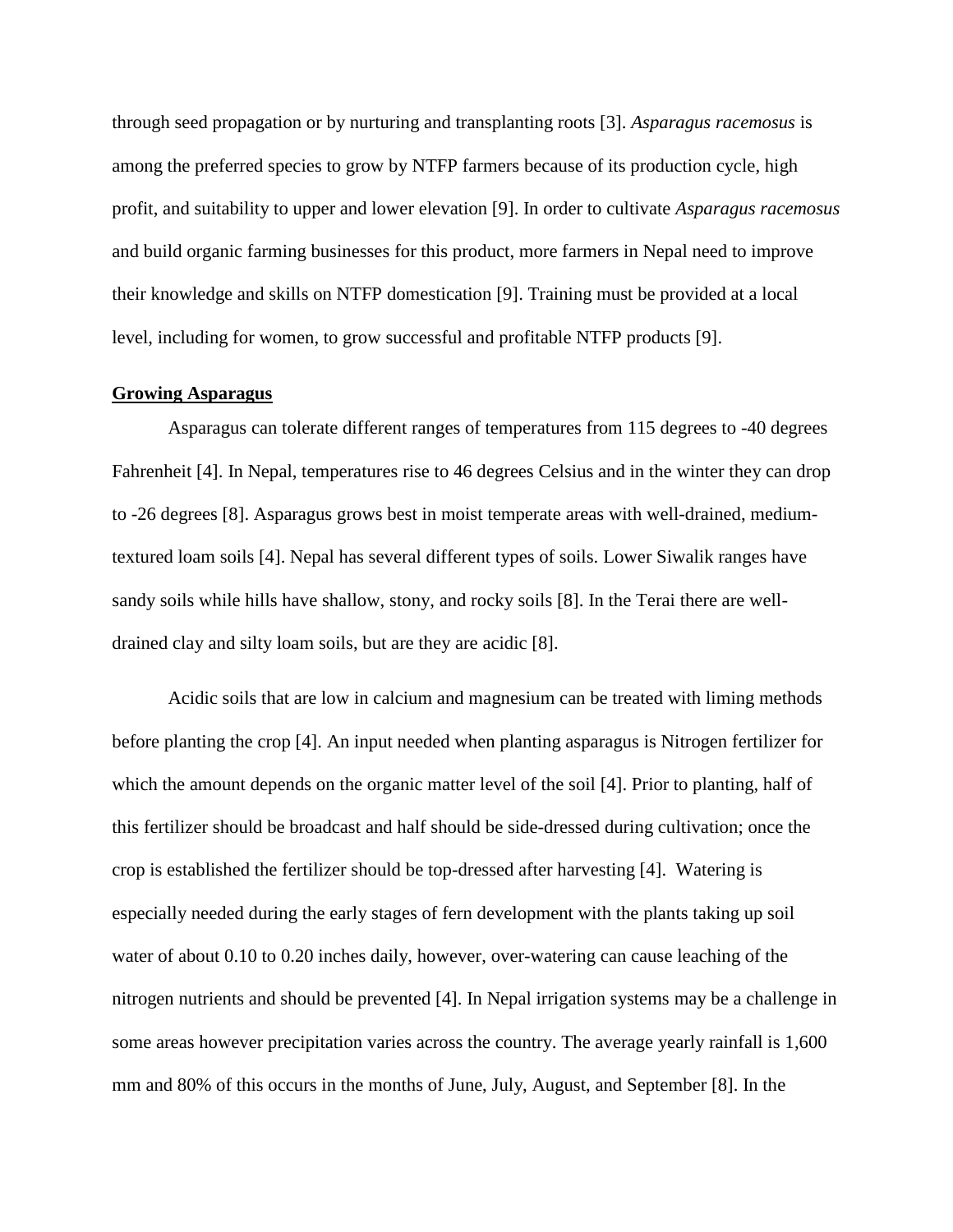Tibetan plateau area there is low rainfall below 200 mm per year, and in the Annapurna mountain slopes there is up to 4,600 mm of annual rainfall [8].

### **Diseases and Weeds**

Diseases that commonly affect the asparagus crop are asparagus rust, botrytis blight, and purple spot [1]. Asparagus rust can cause premature defoliation and reduce yields especially in conditions of dew, fog, and rainfall [1]. Non-chemical controls for organic farming include increased width between crop rows [4], and removing debris using light discing methods [1]. Botrytis blight is a fungus that attacks weakened plants and can be minimized by protecting against other diseases and disposing of residue [1]. Purple spot is often caused by sand blasting and develops spores on the windward side of the stocks [1]. Cultural controls can include removing residue and planting "cover crops" to protect against infection [1]. There are several different weeds that affect this perennial crop. Perennial broadleaf weeds and perennial grasses will compete with asparagus and can survive for many years growing in numbers [1]. Although perennial broadleaf weeds can be removed by tillage, grasses require chemical controls [1]. Annual broadleaf weeds and annual grasses can be eliminated using rye seed that is applied and "burned" using glyphosate resulting in decreased germination of weed seeds, or careful tillage and hoeing can also be practiced [1].

These diseases and weeds present challenges for organic asparagus farming in Nepal. Non-chemical methods require extensive labouring, and the cost to initially establish an asparagus site can be expensive, however, this vegetable is a high value product and is the first vegetable to be produced in the spring [4].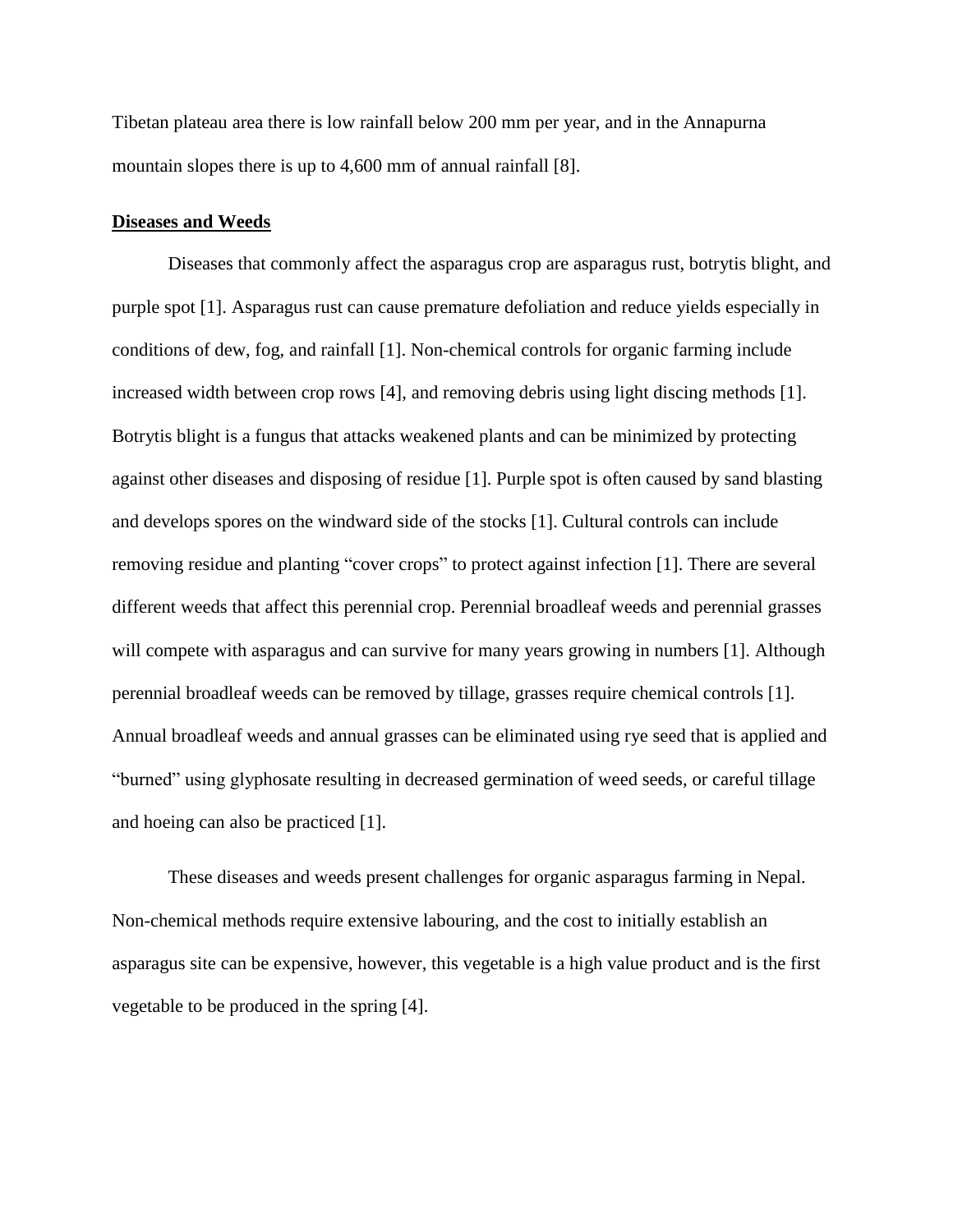## **Health Benefits**

Asparagus is a rich source of many different nutrients as a raw vegetable. Per 100 grams of raw asparagus it contains 756 IU or 38 RAE µg of vitamin A [11]. It also contains 1.13 mg of vitamin E, 5.6 mg of vitamin C, and 52  $\mu$ g of folate per 100 grams [11]. It is high in certain minerals such as 24 mg of calcium, 202 mg of potassium, 2.14 mg of iron and 14 mg of magnesium [11]. Asparagus is also a source of fiber and protein [11]. This source of nutrients is beneficial not only to market consumers but also to the people of Nepal. *Asparagus racemosus* offers medical uses. The tubers can be purposed for treating tuberculosis, night blindness, and stomach or kidney problems [3]. The seeds can be used to purify blood, and rhizome powder is given to breastfeeding mothers to benefit both the mother and her child [3]. Medical uses could benefit the people of Nepal in local communities and vulnerable groups such as pregnant women and children.

### **Export Potential**

Global sales of organic foods are around \$20 billion per year and in North American and European countries the sales have increased by 20% yearly [10]. The organic market has expanded resulting in a greater variety of products demanded and imported such as tropical foods and local commodities [10]. *Asparagus racemosus* can be singled out as a Nepalese organic vegetable to export with Canada as a trade partner. In 2013 the total value of fresh asparagus imports to Canada was over \$86 million with 21 major importer companies including Loblaws, Metro, and Sobeys [6]. Asparagus imports have increased over time; in 2005 Canada imported \$65,683,000 of this product and in 2014 this rose to \$93,952,000 [5]. A New Zealand study shows that fresh asparagus can be stored and transported using precooling methods and unperforated polyethylene bags [7]. Precooling is the immersion of the product in chilled water for a certain time period which is then transferred into polyethylene-lined cartons to be stored at four degrees Celsius [7]. It can be stored up to four weeks and this method can reduce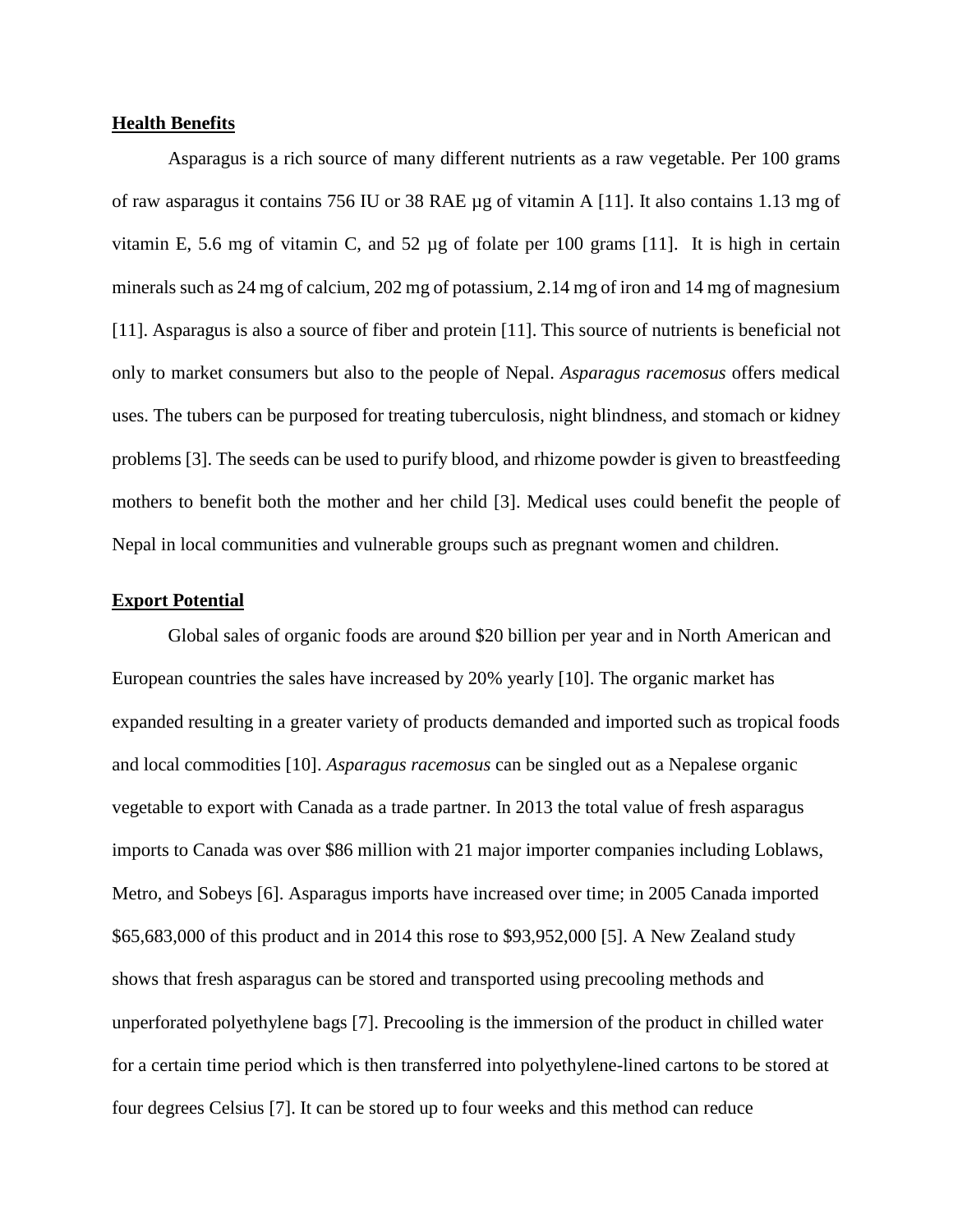deterioration [7]. There are some challenges to be faced by organic asparagus producers. A product is only considered organic if producers have official certification, which can create barriers to entry [10]. This certification process is difficult and expensive such as in South America where costs can take up 5% of farm sales [10]. Canada's food inspection agency also has requirements for asparagus as a fresh import and grade standards are only met when defects, failed diameter and length, and unpermitted length variations do not separately exceed 10% of the total product [2].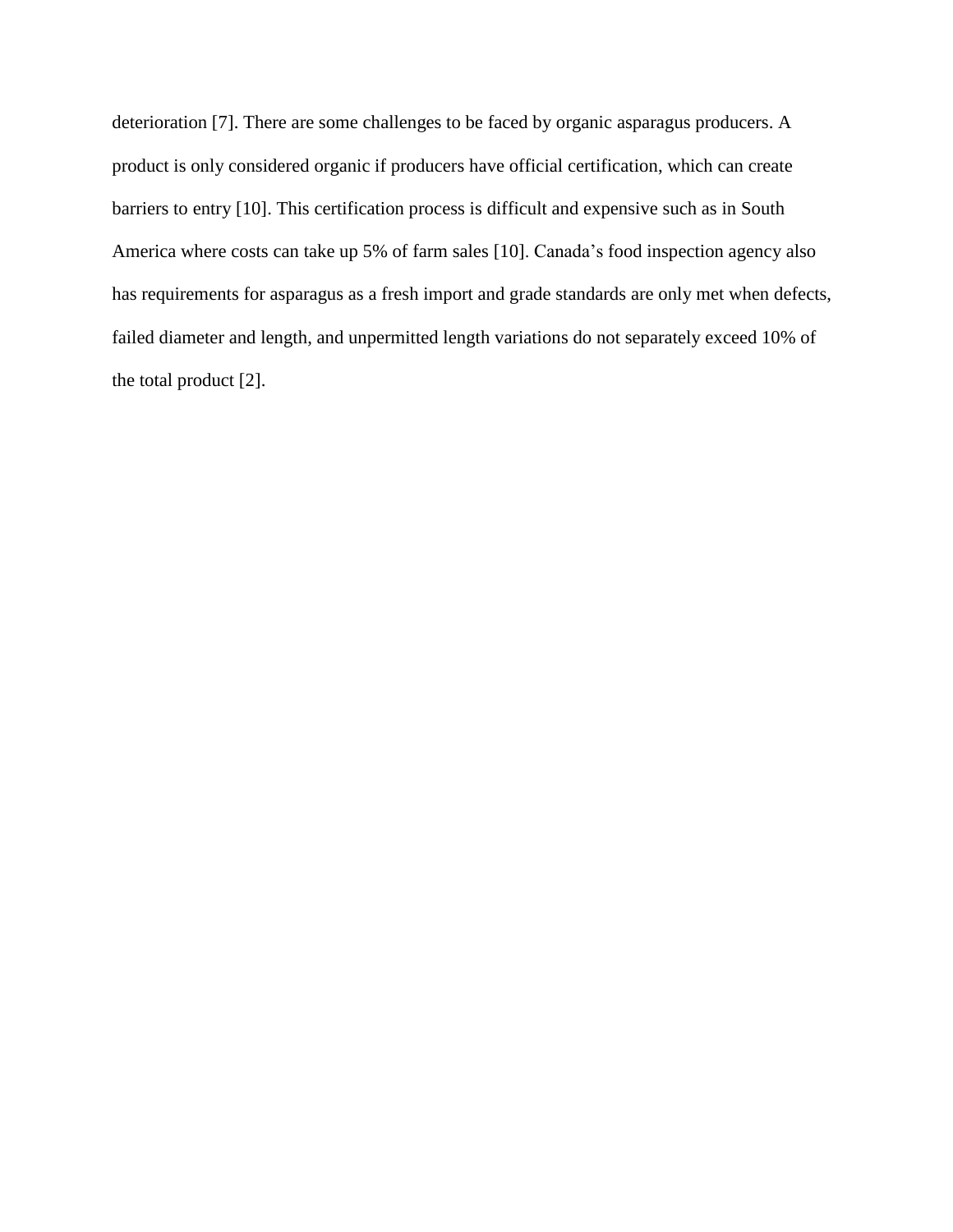# **References**

- [1]Agriculture and Agri-Food Canada. (2014). *Crop Profile for Asparagus in Canada, 2012* (Catalogue No. A118-10/32-2014E-PDF). Ottawa, ON: Minister of Agriculture and Agri-Food.
- [2]Canadian Food Inspection Agency. (2011). *Quality Inspection Asparagus*. Retrieved from [http://www.inspection.gc.ca/food/fresh-fruits-and-vegetables/quality](http://www.inspection.gc.ca/food/fresh-fruits-and-vegetables/quality-inspection/vegetable-inspection-manuals/asparagus/eng/1303751270575/1303751527307)[inspection/vegetable-inspection-manuals/asparagus/eng/1303751270575/1303751527307](http://www.inspection.gc.ca/food/fresh-fruits-and-vegetables/quality-inspection/vegetable-inspection-manuals/asparagus/eng/1303751270575/1303751527307)
- [3]Forest Connect. (2009). Challenges and opportunities for Nepal's small and medium forest enterprises (SMFEs). Rome: Food and Agriculture Organization of the United Nations.
- [4]Fritz, V. A., Rosen. C. J., Hutchison, W. D., Becker, R. L., Beckerman, J., Wright, J. A., … Nennich, T. *Asparagus Production Guide.* University of Minnesota. Retrieved from <http://www.extension.umn.edu/>
- [5]Industry Canada. (2015). *Canadian Imports: HS 070920, HS 200560*. Statistics Canada & US Census Bureau. Retrieved from [https://www.ic.gc.ca/app/scr/tdst/tdo/crtr.html?naArea=9999&searchType=KS\\_CS&hSel](https://www.ic.gc.ca/app/scr/tdst/tdo/crtr.html?naArea=9999&searchType=KS_CS&hSelectedCodes=%7C70920%7C200560&productType=HS6&reportType=TI&timePeriod=10%7CComplete+Years¤cy=CDN&toFromCountry=CDN&countryList=ALL&grouped=GROUPED&runReport=true) [ectedCodes=%7C70920%7C200560&productType=HS6&reportType=TI&timePeriod=1](https://www.ic.gc.ca/app/scr/tdst/tdo/crtr.html?naArea=9999&searchType=KS_CS&hSelectedCodes=%7C70920%7C200560&productType=HS6&reportType=TI&timePeriod=10%7CComplete+Years¤cy=CDN&toFromCountry=CDN&countryList=ALL&grouped=GROUPED&runReport=true) [0%7CComplete+Years&currency=CDN&toFromCountry=CDN&countryList=ALL&gro](https://www.ic.gc.ca/app/scr/tdst/tdo/crtr.html?naArea=9999&searchType=KS_CS&hSelectedCodes=%7C70920%7C200560&productType=HS6&reportType=TI&timePeriod=10%7CComplete+Years¤cy=CDN&toFromCountry=CDN&countryList=ALL&grouped=GROUPED&runReport=true) [uped=GROUPED&runReport=true](https://www.ic.gc.ca/app/scr/tdst/tdo/crtr.html?naArea=9999&searchType=KS_CS&hSelectedCodes=%7C70920%7C200560&productType=HS6&reportType=TI&timePeriod=10%7CComplete+Years¤cy=CDN&toFromCountry=CDN&countryList=ALL&grouped=GROUPED&runReport=true)

[6]Industry Canada. (2015). *070920 Asparagus Fresh or Chilled.* Canadian Importers Database. Retrieved from